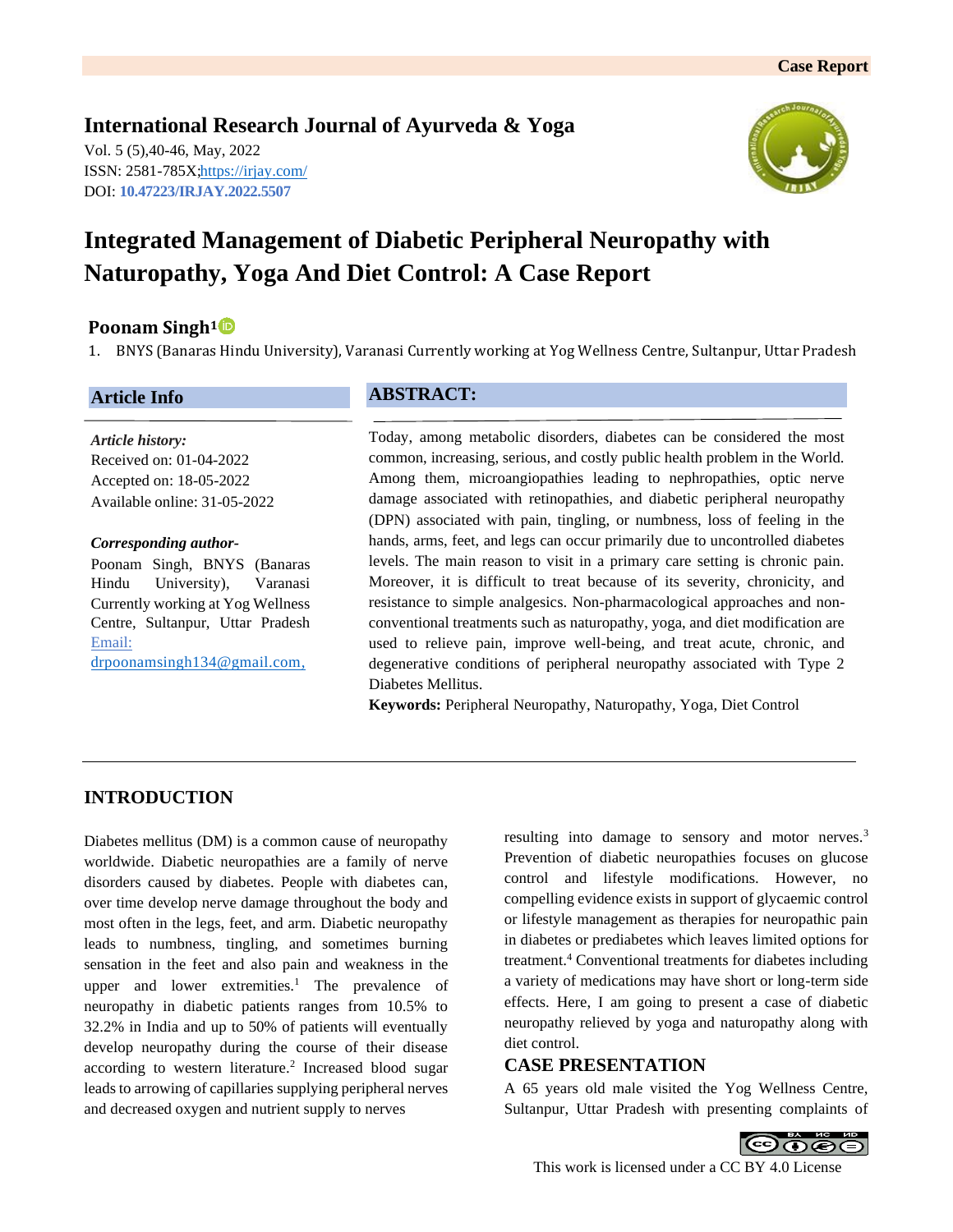pain in multiple joints, numbness and tingling sensation in both hands and legs, cramping in the palm of the left hand 3-4 times in a day, pain in the bilateral knee joint and calf muscles, burning sensation in bilateral feet along with the increased frequency of urine during the night. **(Figure 1)** His vitals were blood pressure 120/80mmHg, pulse rate72 and respiratory rate 16. He was a known case of Type-2 Diabetes for 2 years. He was under allopathic diabetic medication for 1.5 months [Cap- Ecosporin-AV 75mg (0- 0-1), Tab- Voglimac GM2 (1-tab empty stomach), Tab-Bigomet -SR 1000  $(0 - \frac{1}{2} - 1)$  and also some ayurvedic medicine. His personal history showed disturbed sleep, poor appetite, and constipation. His vitals were within normal range and his BMI was 22. Fasting blood sugar 182 mg/dl, postprandial blood sugar 272 mg/dl, ESR test= 12mm/1hour, and RA test was negative. Based on history and available records, the patient was diagnosed with diabetic neuropathy. Table 1

#### **Treatment plan and treatment progress**

Conservative management was started with yoga, naturopathy, and diet control.

### **Naturopathic Management Table 2**

Yoga therapy is depicted in the table below.

Lifestyle modification instructions were maintaining a proper sleep-wake pattern of 10 pm of sleeping and 4 am of awakening, drinking plenty of water in the morning, morning walking on the green grass daily, following a healthy diet, always wearing loose cotton clothes, daily practicing 1-hour yoga, proper exposure to sunlight, protecting your skin, and feet, and weekly check-up the blood sugar level. Diet chart Table 3

Food advised avoiding i.e., dairy products, whole grains, non-vegetarian items, tea/coffee, fried/junk food, and alcohol, sugar, potato, sweet potatoes, etc.

Treatment progress was as follows: after the 2nd-day, fasting blood sugar was 182mg/dl and postprandial blood sugar 272 mg/dl. The patient was advised to continue to follow the diet chart. After 2 days, his Ecosprin –AV 75 was stopped. On the first 2 days, the patient did not feel any improvement except feeling fresh. On 3rd day, he felt a bit relaxed, and FBS 174 mg/dl and PP 300 mg/dl. On the 5<sup>th</sup> day, he was 40% relaxed, reduced muscular cramp and burning sensation of palm and sole, calf muscle pain were also relieved. On the  $6<sup>th</sup>$  day, bloating was still present, then I advised him to continue the treatment. On the  $7<sup>th</sup>$  day, I asked him to stop allopathic medicines. On the  $8<sup>th</sup>$  day, his sugar level became normal which is FBS 90 mg/dl and PP

122 mg/ dl. The patient felt relaxed and happy. After that, I advised him to start acupuncture. On the  $9<sup>th</sup>$  day, the patient felt slightly relieved from bloating also. On the 10<sup>th</sup> day, the patient was 50% relieved in his symptoms and he was feeling better than before.

Follow-up instructions were abdomen pack at night, Yoga, pranayama, and relaxation technique walking daily in the morning, suggested diet plan, and weekly check-ups on the blood sugar level.

### **DISCUSSION**

Regular physical activity improves blood glucose control and can prevent or delay type 2 diabetes (T2D), along with positively affecting lipids, blood pressure, cardiovascular events, mortality, and quality of life.<sup>5</sup> Both resistance training and endurance exercise seem to have beneficial effects on waist circumference, insulin sensitivity, and thus diabetes risk.<sup>6</sup> Diabetes is a chronic metabolic disease that adversely affects the quality of life. Psychological stress and negative mood have a bidirectional effect in the control of diabetes.<sup>7</sup> Yoga and naturopathy result in improvements in physical exercise, behavioral changes, and dietary practices, in addition to its effects on relaxation and stress management. Abdominal stretching during yoga exercises is believed to result in the regeneration of pancreatic cells. Yoga reduces oxidative stress, as demonstrated by reductions in serum malondialdehyde, interleukin 6, and leptin levels, and improvements in adiponectin levels.<sup>8</sup> In patients with type 2 diabetes, improvements in glycaemic control with up-titration of the insulin regimen or antidiabetic medicines, without diet control or exercise, resulting in weight gain. In contrast, yoga improves glycaemic control without increasing body weight, and some studies have found it to reduce body weight. It also results in the reduction of fasting blood sugar, postprandial blood sugar, hemoglobin A1c, and anti-diabetic drug requirements, suggesting improved glycaemic control.<sup>9</sup> Treatments like gastro-hepatic pack (GHP) and cold hip bath (CHB) are beneficial in T2D. GHP helps to reduce FBS by increasing peripheral circulation and tissue oxygenation, and increasing metabolic rate. CHB also helps to increase the metabolic rate by thermogenic means. Application of a mud pack to the abdomen enhances peripheral circulation, increases metabolic rate, and hence helps reduce blood glucose levels.<sup>10</sup>

## **CONCLUSION**

Integrated management of yoga and naturopathy along with proper diet control results in improved symptoms of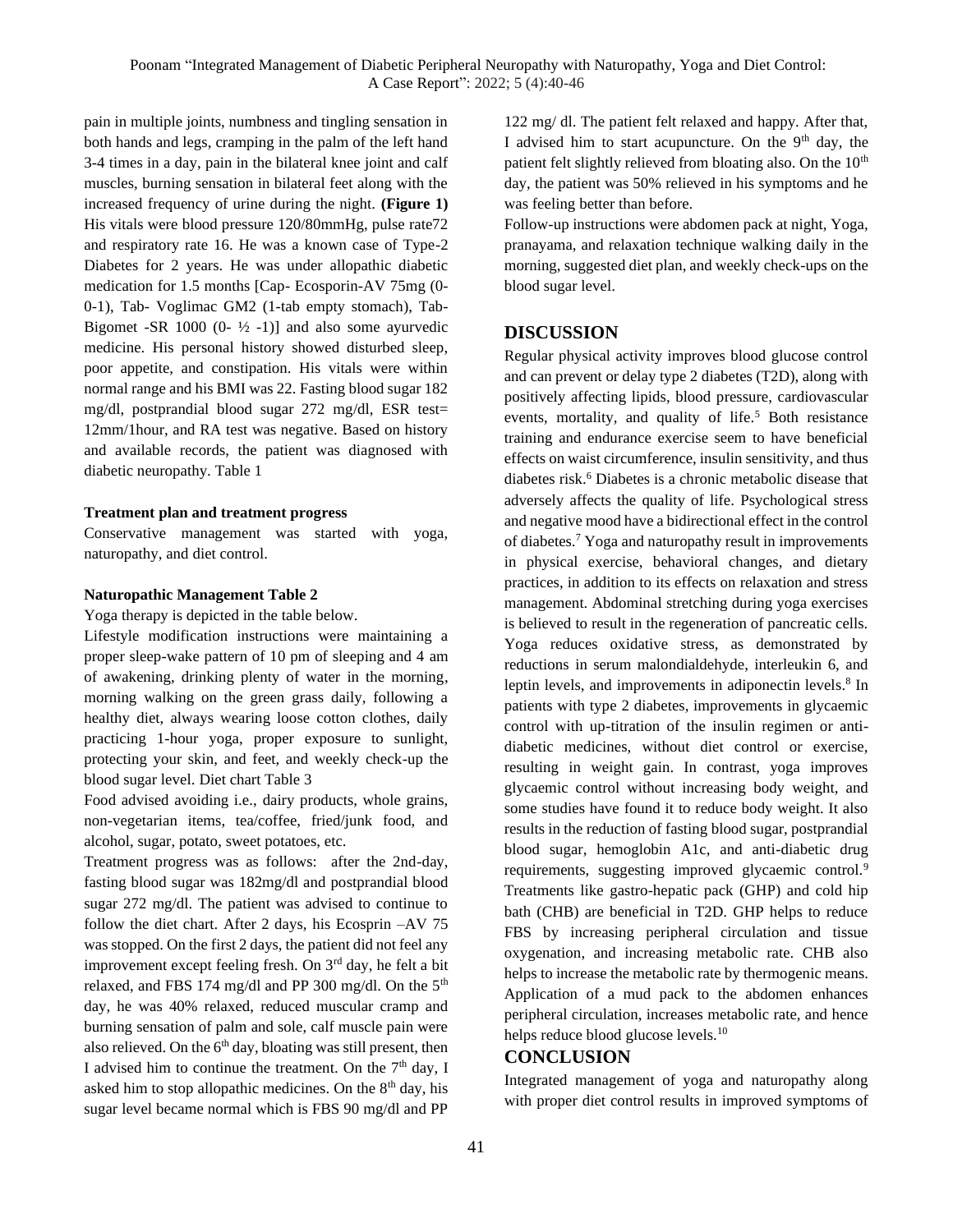diabetes and diabetic neuropathy.

# **Acknowledgements- Nil Conflict of Interest – None Source of Finance & Support – Nil**

### **ORCID**

*Poonam Singh* <https://orcid.org/> 0000-0003-2917-7152

### **REFERENCES**

- 1. Todorovic SM. Is diabetic nerve pain caused by dysregulated ion channels in sensory neurons? Diabetes 2015; 64: 3987-3989.
- 2. Trivedi S, Pandit A, Das SK. Epidemiology of Peripheral Neuropathy: An Indian Perspective. Annals of Indian Academy of Neurology 2017;20. 173-184.
- 3. Nukada H. Ischemia and diabetic neuropathy. Handb Clin Neurol 2014; 126: 469-487.
- 4. Smith AG, Russell J, Feldman EL, Goldstein J, Peltier A, et al. Lifestyle intervention for pre-diabetic neuropathy. Diabetes Care 2006;29: 1294-1299.
- 5. Swift DL, Johannsen NM, Lavie CJ, Earnest CP & Church TS. The role of exercise and physical activity in weight loss and maintenance, Prog Cardiovasc Dis 2014; 56: 441–447.
- 6. Sigal RJ, Alberga AS, Goldfield GS, Prud'homme D, Hadjiyannakis S et al. Effects of aerobic training,

resistance training, or both on percentage body fat and cardiometabolic risk markers in obese adolescents: the healthy eating aerobic and resistance training in youth randomized clinical trial. JAMA Pediatr 2014; 168:1006– 1014.

- 7. Bystritsky A, Danial J, Kronemyer D. Interactions between diabetes and anxiety and depression: implications for treatment. Endocrinol Metab Clin North Am 2014; 43:269- 83.
- 8. Kiecolt-Glaser JK, Christian LM, Andridge R, Hwang BS, Malarkey WB, Belury MA, et al. Adiponectin, leptin, and yoga practice. Physiol Behav 2012; 107:809-13.
- 9. Mullur RS, Ames D. Impact of a 10-minute seated yoga practice in the management of diabetes. J Yoga Phys Ther 2016; 6:1000224.
- 10. Shetty P & Varma GBR, Effect of Gastro Hepatic Pack on Patients with Type 2 Diabetes Mellitus. J Res Educ Indian Med., Template (2012-13)-18.

**How to cite this article**: Singh P "Integrated Management Of Diabetic Peripheral Neuropathy With Naturopathy, Yoga And Diet Control: A Case Report" IRJAY.[online]2022;5(5);40-46. Available from: [https://irjay.com](https://irjay.com/) DOI link- https://doi.org/10.47223/IRJAY.2022.5507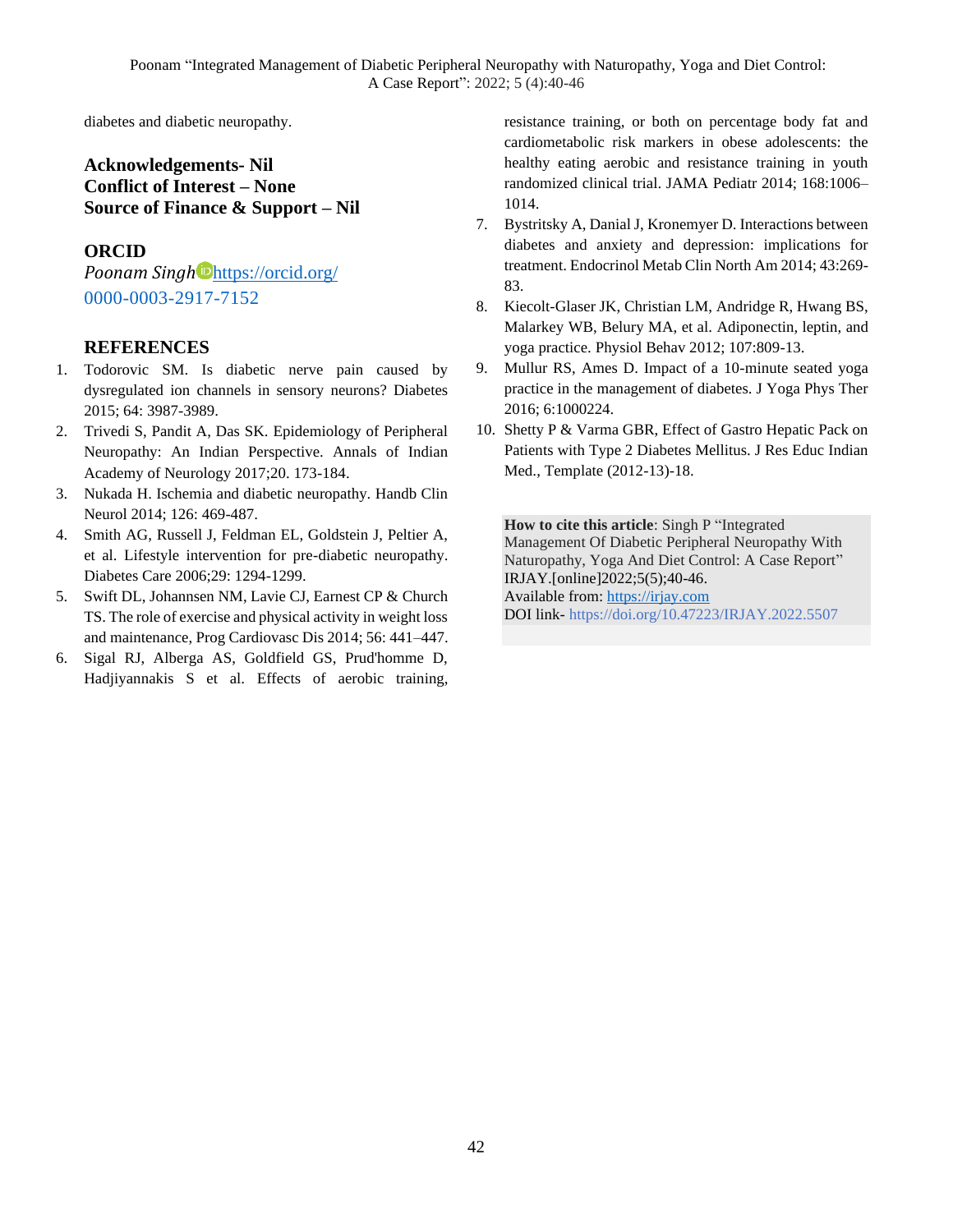

**Figure 1**

## **Table 1 Shows Based on history and available records, the patient was diagnosed with diabetic neuropathy.**

| Pre-treatment and post-treatment changes |               |                |  |
|------------------------------------------|---------------|----------------|--|
| Parameters                               | Pre-treatment | Post-treatment |  |
| Fasting blood sugar (mg/dl)              | 182           | 77             |  |
| Post-prandial blood sugar (mg/dl)        | 272           | 110            |  |
| Random Blood sugar (mg/dl)               | 260           | 106            |  |
| Hb                                       | 12.2          | 13.4           |  |
| Hb1Ac                                    | 7.8           | 5.6            |  |
| <b>BMI</b>                               | 22            | 25             |  |

|  | <b>Table 2 Shows Naturopathic Management</b> |  |
|--|----------------------------------------------|--|
|--|----------------------------------------------|--|

| <b>Hydrotherapy</b><br>1.     | <b>Duration</b> | <b>Effects</b>                                                                           |
|-------------------------------|-----------------|------------------------------------------------------------------------------------------|
|                               |                 |                                                                                          |
| Neutral Hip Bath              |                 | It gives a calmative effect upon the viscera of the pelvis and lower abdomen and         |
|                               | 20 minutes      | relieves nervous irritability and congestion of the pelvic viscera. It is most effective |
|                               |                 | in the painful and inflammatory condition of the lower abdomen.                          |
| <b>Steam Bath</b>             |                 | Eliminates toxins through sweating which reduces the burden on vital organs like         |
|                               | 10 minutes      | the kidney, lungs, and liver.                                                            |
| <b>Neutral Immersion Bath</b> |                 | It lessens nerve sensibility and bloodless skin and is more sensitive than congested     |
|                               | 20 minutes      | skin. It excites the activity of both skin and kidneys to a marked degree. It reduces    |
|                               |                 | the rate of heat production and maintains the internal temperature.                      |
| Hot Foot and Arm Bath         | 10 minutes      | Balances the circulation by the dilation of the blood vessels of the leg and arm and     |
|                               |                 | relieves congestion of the brain and other organs in the upper half of the body.         |
| Gastro-Hepatic Pack           |                 | Increase circulation to the pancreas and liver (application of heat on abdomen           |
|                               | 30 minutes      | causes increased peripheral circulation and a significant increase in the muscle         |
|                               |                 | tissue total hemoglobin level and the local application of cold induces alterations      |
|                               |                 | in the thermogenesis mechanism leading to increased metabolic rate).                     |
| Cold Abdominal Pack           | 30 minutes      | Cold acts as a tonic and it helps to activate the abdominal organs like the liver,       |
|                               |                 | pancreas, stomach and enhances digestion. Also influences the metabolism.                |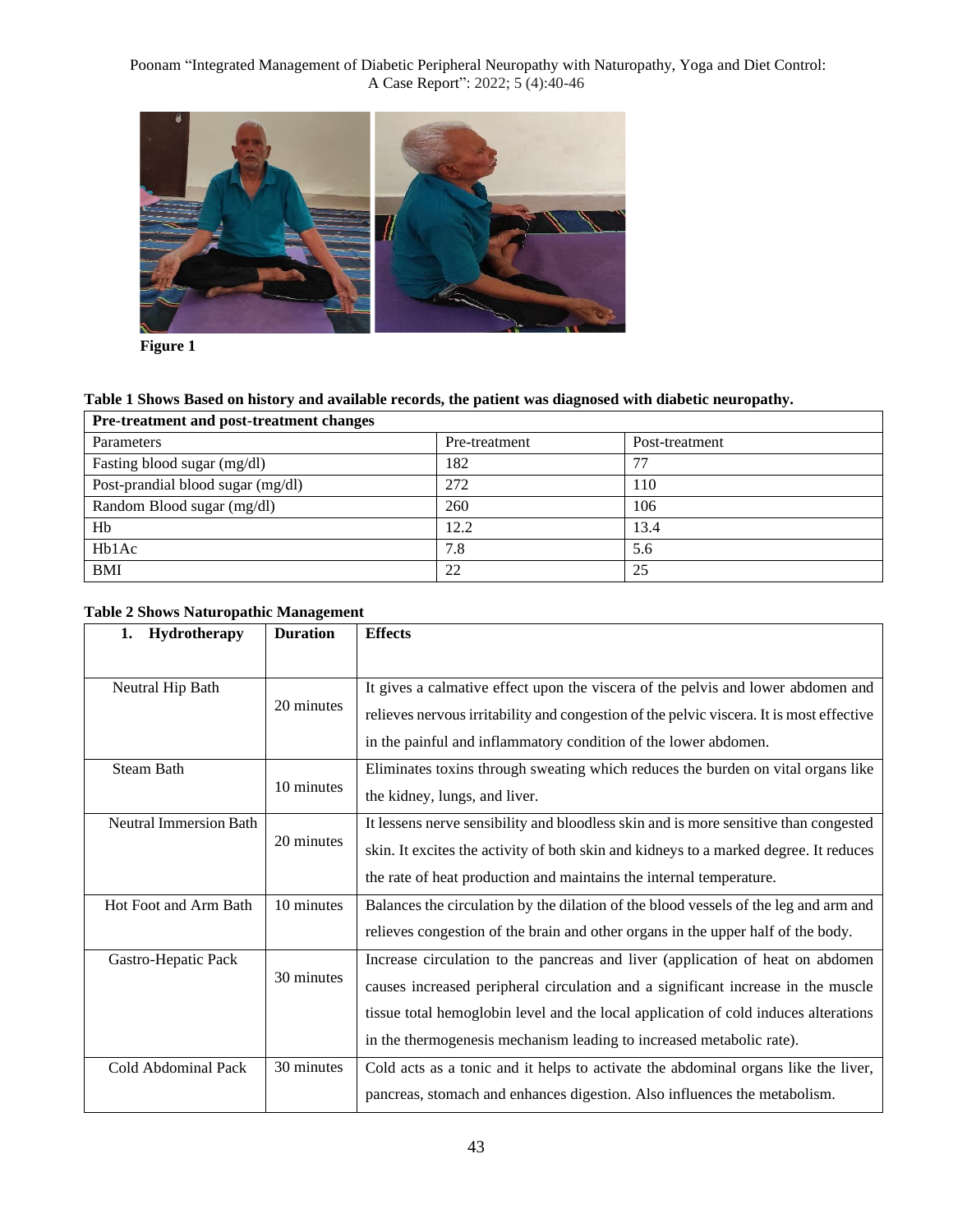|             | Hot Arm and Leg Pack        |            | Hot arm and leg pack is a powerful derivative active measure. Applications made         |
|-------------|-----------------------------|------------|-----------------------------------------------------------------------------------------|
|             |                             | 20 minutes | to the arm and leg affect to a marked degree the circulation in the head, throat,       |
|             |                             |            | chest, and pelvis.                                                                      |
| Enema       |                             |            | Enemas are the injection of fluids used to cleanse or stimulate the emptying of the     |
|             |                             |            | bowel and work as a stimulant for the liver and pancreas and the mucous                 |
|             |                             |            | membrane becomes strong.                                                                |
| 2.          | Mud Therapy                 | 20 minutes | Mud contains minerals like sulfur, zinc, magnesium, and bromine that are said to        |
|             |                             |            | draw out the impurities from the skin. Exfoliate dead skin cell. Relax sore muscles     |
|             |                             |            | and joints.                                                                             |
|             | Mud pack to abdomen         |            | It relieves all forms of indigestion and it is effective in decreasing intestinal heat  |
|             |                             |            | and stimulating peristalsis.                                                            |
|             | Mud pack to eye             |            | It reduces irritation, itching, or other allergic conditions such as conjunctivitis and |
|             |                             |            | haemorrhage of the eyeball. It is also effective in glaucoma, errors like near and it   |
|             |                             |            | works to reduce the eyeball tension.                                                    |
| 3.          | Manipulative                | 30 minutes | Manipulative therapy increases brain serotonin and dopamine, the combination of         |
|             | therapy                     |            | these effects leads to a happier individual.                                            |
| Partial     | massage<br>to               |            | Tone and strengthen the abdominal muscle, arm leg, and neck. Release muscle             |
| abdomen     |                             |            | spasms and increase blood flow to the affected area.                                    |
|             | Partial massage to arm, leg |            | Increases flexibility and range of motion, Hot sand fomentation helps to reduce         |
|             | and neck with hot sand      |            | pain and stiffness.                                                                     |
| fomentation |                             |            |                                                                                         |
| 4.          | <b>Foot Reflexology</b>     | 10 minutes | Foot reflexology is a useful nursing intervention to relieve fatigue and to promote     |
|             |                             |            | sleep.                                                                                  |
| 5.          | Sun Bath                    | 20 minutes | Helps body to metabolize vitamin-D. Enhance the immune system. Eliminate the            |
|             |                             |            | toxic through the sweating and encourage the circulation. Strenthing the bone.          |
| 6.          | Accupressure                | 20 minutes | Acupressure therapy stimulates the body's circulatory, lymphatic and hormonal           |
|             |                             |            | systems.                                                                                |
| 7.          | Acupuncture                 | 20 minutes | Acupuncture points stimulate the central nervous system and release chemicals in        |
|             | DU-20, LI-4, LI-            |            | the muscles, spinal cord, and brain. These biochemical changes may enhance the          |
|             | 11, EX-28, EX-              |            | body's natural healing abilities and promote physical and emotional well-being.         |
|             | 36, SJ-5, KI-1,             |            |                                                                                         |
|             | KI-2, SP-6, SP-             |            |                                                                                         |
|             | 15, ST-25, ST-              |            |                                                                                         |
|             | 36, ST-40, GB-              |            |                                                                                         |
|             | 26, GB-34                   |            |                                                                                         |
|             |                             |            |                                                                                         |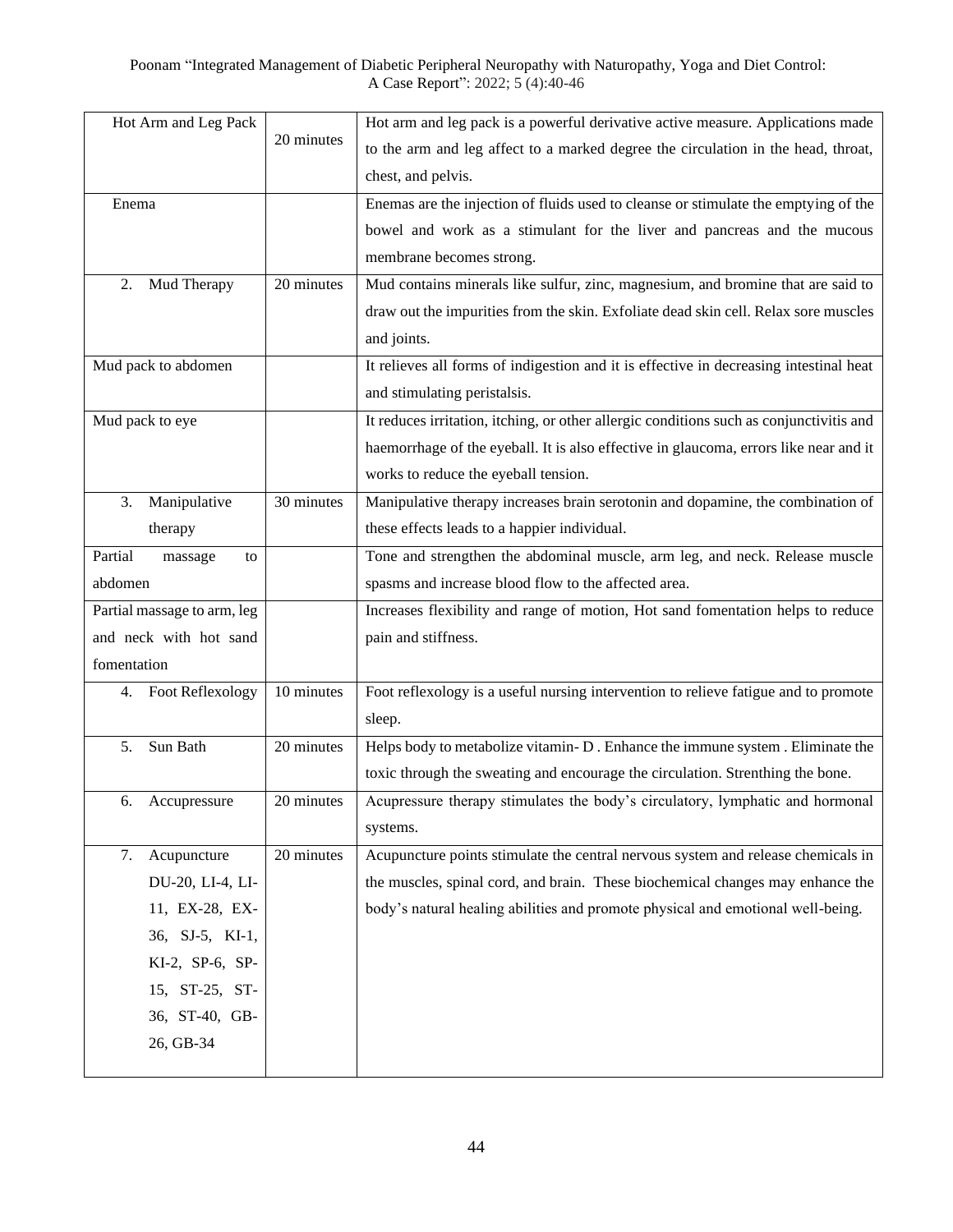| The sequence of          |                     | <b>Effect</b>                                                                       |
|--------------------------|---------------------|-------------------------------------------------------------------------------------|
| prescribed yoga          | Number of<br>counts |                                                                                     |
|                          |                     | This group of asanas is concerned with loosening up the joints of the body. It is   |
| 1. Loosening<br>exercise | 10                  |                                                                                     |
|                          |                     | particularly useful for eliminating energy blockages in the joints and outer        |
|                          |                     | extremities of the body and works on the pranic and mental bodies as well.          |
| 2. Asana                 |                     |                                                                                     |
| Vajrasana                | 9                   | It increases the efficiency of the entire digestive system, relieving stomach       |
|                          |                     | ailments.                                                                           |
| Mandukasana              | 9                   | While performing mandukasana, we put pressure on the abdomen region                 |
|                          |                     | producing stress hormones. It energizes the organs like the pancreas, kidney, and   |
|                          |                     | liver and enhances their functioning.                                               |
| Pawanmuktasana           | 8                   | It promotes digestion, strengthens abdominal muscle and massages the abdominal      |
|                          |                     | organs.                                                                             |
| Bhujangasan              | 8                   | Relieve stress and fatigue, and stimulates and toned abdominal organs.              |
| Ardhamatsyendrasana      | 7                   | This asana calms your mind, helping alleviate stress, depression and anxiety.       |
|                          |                     | Massage the internal organs and regulates the digestive system.                     |
| <b>Vakrasana</b>         | 7                   | It regulates the secretion digestive system. It massages the abdominal organs and   |
|                          |                     | reduce belly fat.                                                                   |
| 3. Pranayama             |                     |                                                                                     |
| Nadisodhanan             | 10                  | Open the Nadi (energy channels), and removes blockages from them and the body.      |
|                          |                     | Improve blood supply to the brain.                                                  |
| Anuloma-vilom            |                     | It has physical and mental health benefits, including improving patience, focus,    |
|                          | 10                  |                                                                                     |
|                          |                     | and control. Relief from stress, anxiety and improvement to the brain.              |
| kapalbhati               | 6                   | Improve digestion and blood circulation, increases metabolic rate and stimulate     |
|                          |                     | the internal organs help people with diabetics.                                     |
| <b>Bhastrika</b>         | 6                   | It is good for the brain to oxygenate. It benefits the nervous and motor system. It |
|                          |                     | is great for energizing the body and the mind. Good for people with depression      |
|                          |                     | and anxiety.                                                                        |
| <b>Bhramari</b>          | 10                  | It releases cerebral tension and provides better sleep.                             |
| 4. Deep                  | 10                  | Reducing the activity of stress hormones.<br>Reducing muscle tension, and           |
| <b>Relaxation</b>        |                     | chronic pain, maintaining normal blood sugar levels, lowering blood pressure, and   |
| <b>Technique</b>         |                     | improving digestion.                                                                |